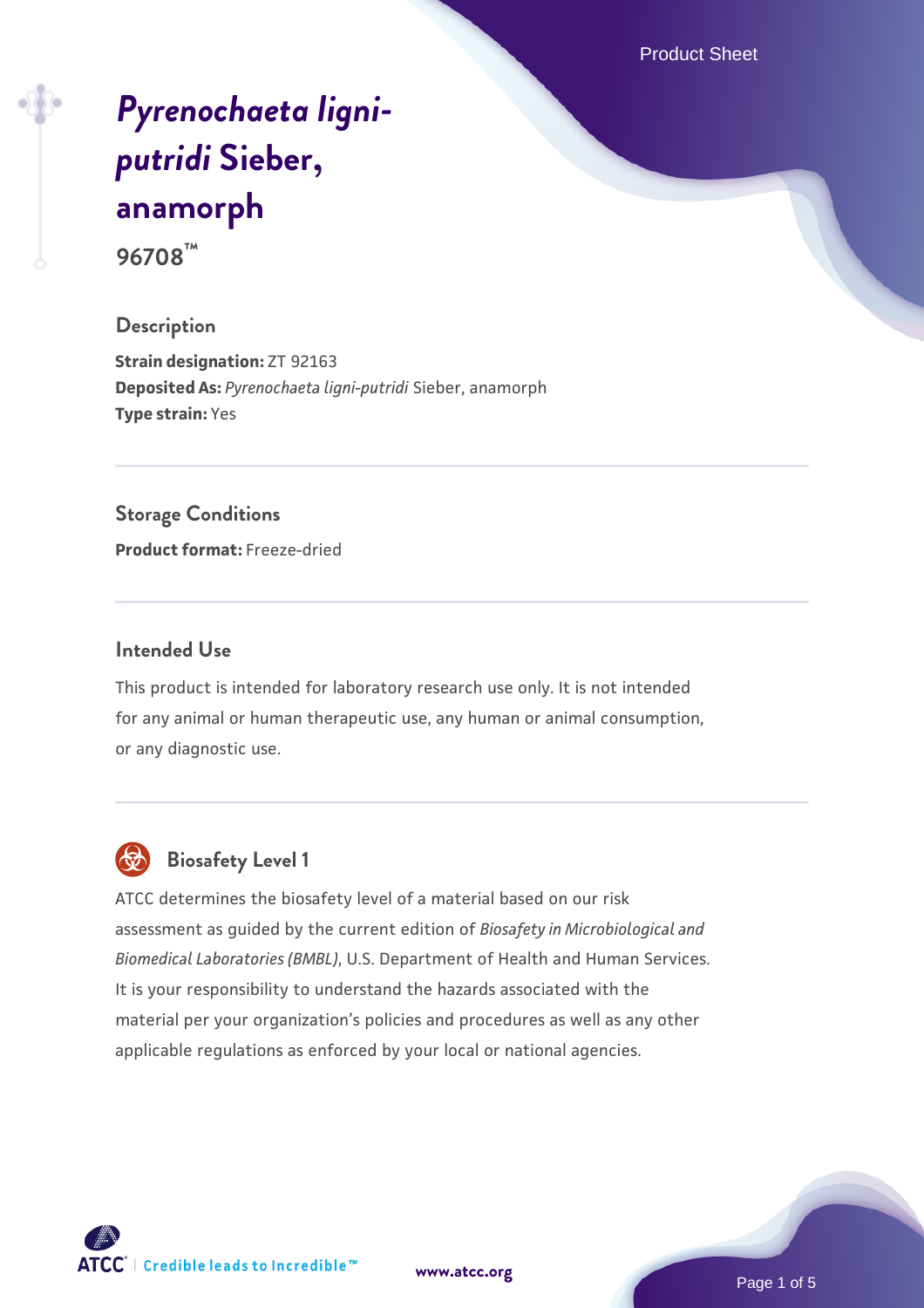ATCC highly recommends that appropriate personal protective equipment is always used when handling vials. For cultures that require storage in liquid nitrogen, it is important to note that some vials may leak when submersed in liquid nitrogen and will slowly fill with liquid nitrogen. Upon thawing, the conversion of the liquid nitrogen back to its gas phase may result in the vial exploding or blowing off its cap with dangerous force creating flying debris. Unless necessary, ATCC recommends that these cultures be stored in the vapor phase of liquid nitrogen rather than submersed in liquid nitrogen.

# **Certificate of Analysis**

For batch-specific test results, refer to the applicable certificate of analysis that can be found at www.atcc.org.

# **Growth Conditions**

**Medium:**  [ATCC Medium 323: Malt agar medium](https://www.atcc.org/-/media/product-assets/documents/microbial-media-formulations/3/2/3/atcc-medium-323.pdf?rev=58d6457ee20149d7a1c844947569ef92) **Temperature:** 24°C **Incubation:** under black light

# **Material Citation**

If use of this material results in a scientific publication, please cite the material in the following manner: *Pyrenochaeta ligni-putridi* Sieber, anamorph (ATCC 96708)

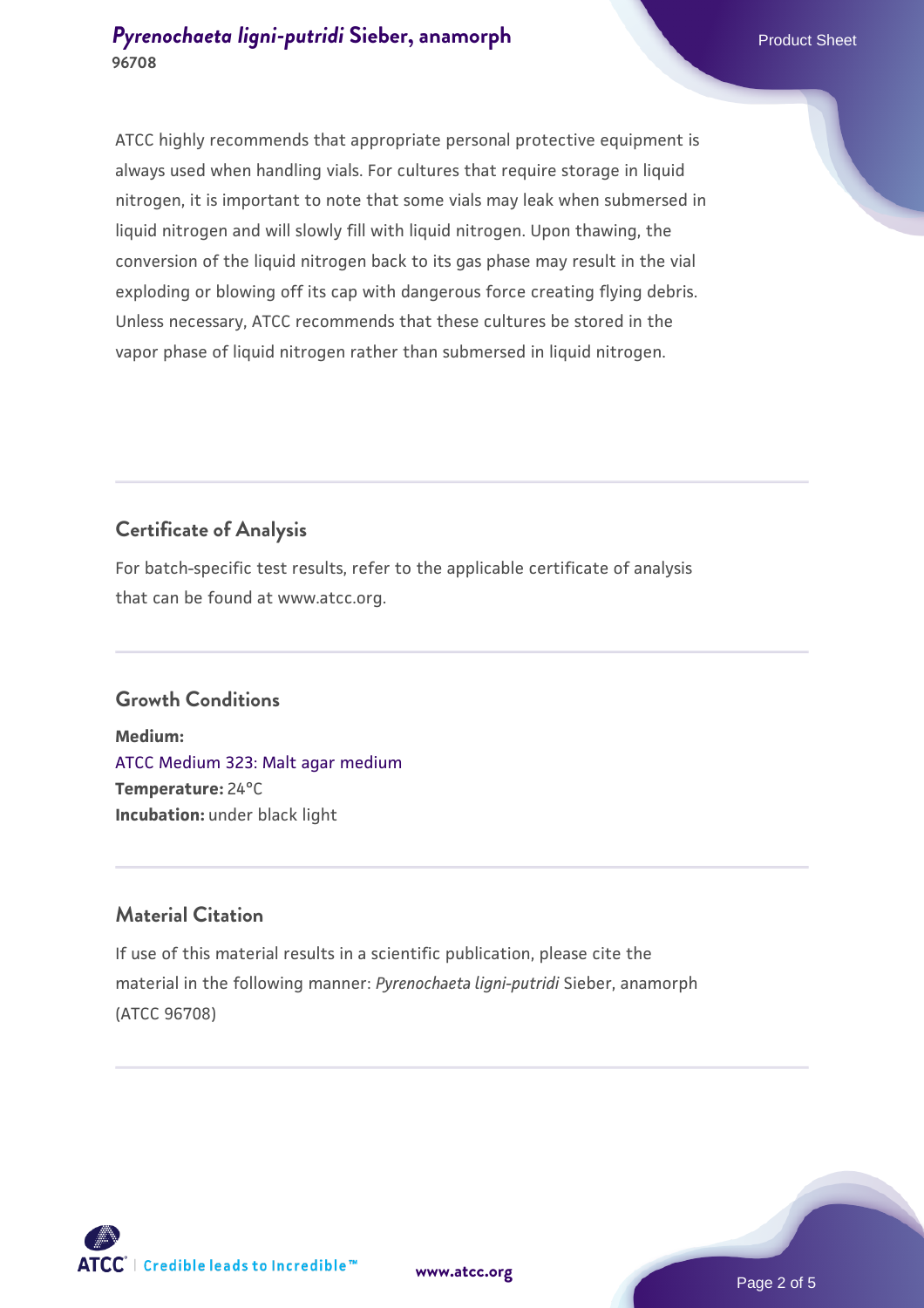# **References**

References and other information relating to this material are available at www.atcc.org.

# **Warranty**

The product is provided 'AS IS' and the viability of ATCC® products is warranted for 30 days from the date of shipment, provided that the customer has stored and handled the product according to the information included on the product information sheet, website, and Certificate of Analysis. For living cultures, ATCC lists the media formulation and reagents that have been found to be effective for the product. While other unspecified media and reagents may also produce satisfactory results, a change in the ATCC and/or depositor-recommended protocols may affect the recovery, growth, and/or function of the product. If an alternative medium formulation or reagent is used, the ATCC warranty for viability is no longer valid. Except as expressly set forth herein, no other warranties of any kind are provided, express or implied, including, but not limited to, any implied warranties of merchantability, fitness for a particular purpose, manufacture according to cGMP standards, typicality, safety, accuracy, and/or noninfringement.

# **Disclaimers**

This product is intended for laboratory research use only. It is not intended for any animal or human therapeutic use, any human or animal consumption, or any diagnostic use. Any proposed commercial use is prohibited without a license from ATCC.

While ATCC uses reasonable efforts to include accurate and up-to-date information on this product sheet, ATCC makes no warranties or representations as to its accuracy. Citations from scientific literature and

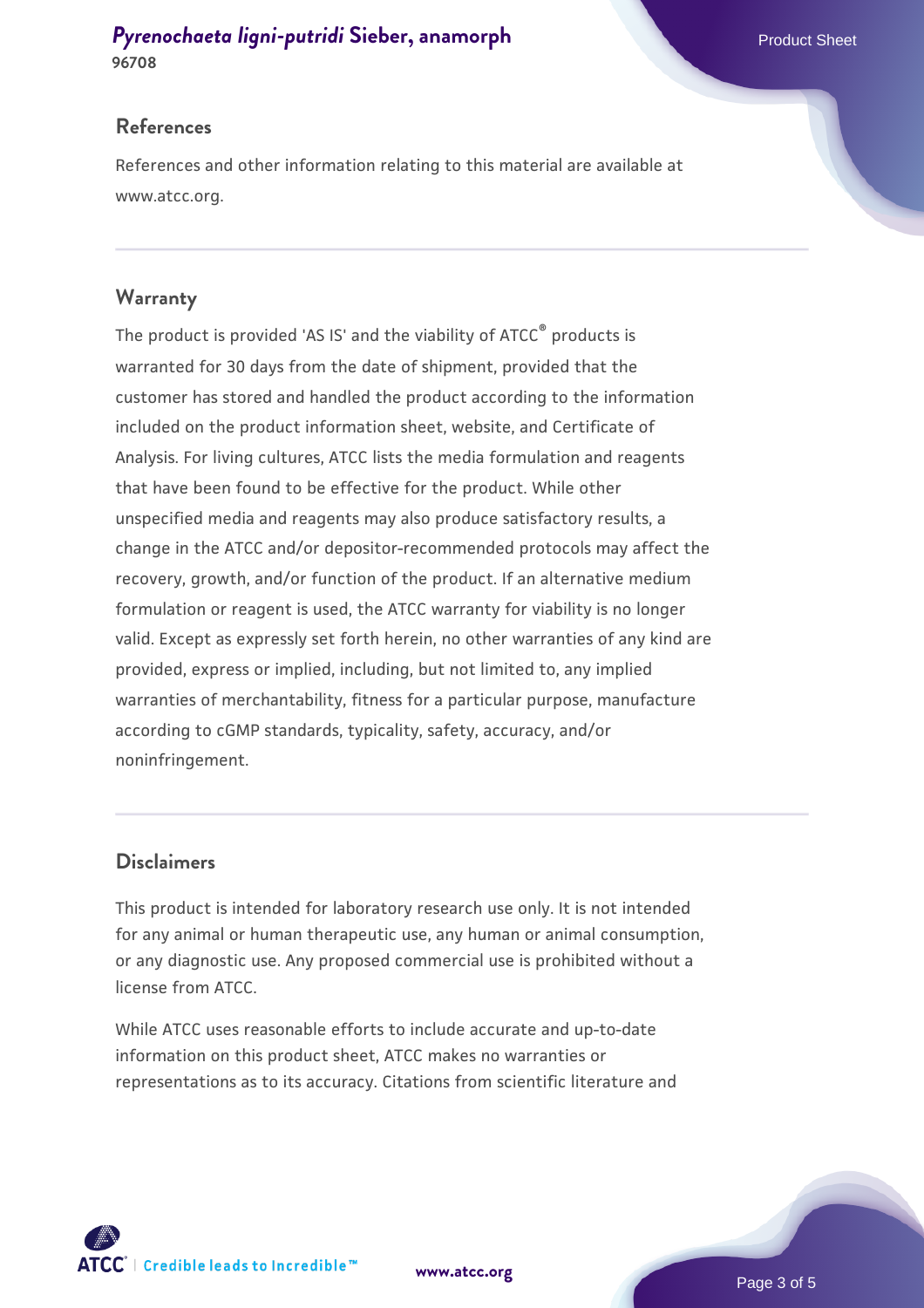patents are provided for informational purposes only. ATCC does not warrant that such information has been confirmed to be accurate or complete and the customer bears the sole responsibility of confirming the accuracy and completeness of any such information.

This product is sent on the condition that the customer is responsible for and assumes all risk and responsibility in connection with the receipt, handling, storage, disposal, and use of the ATCC product including without limitation taking all appropriate safety and handling precautions to minimize health or environmental risk. As a condition of receiving the material, the customer agrees that any activity undertaken with the ATCC product and any progeny or modifications will be conducted in compliance with all applicable laws, regulations, and guidelines. This product is provided 'AS IS' with no representations or warranties whatsoever except as expressly set forth herein and in no event shall ATCC, its parents, subsidiaries, directors, officers, agents, employees, assigns, successors, and affiliates be liable for indirect, special, incidental, or consequential damages of any kind in connection with or arising out of the customer's use of the product. While reasonable effort is made to ensure authenticity and reliability of materials on deposit, ATCC is not liable for damages arising from the misidentification or misrepresentation of such materials.

Please see the material transfer agreement (MTA) for further details regarding the use of this product. The MTA is available at www.atcc.org.

#### **Copyright and Trademark Information**

© ATCC 2021. All rights reserved. ATCC is a registered trademark of the American Type Culture Collection.

#### **Revision**

This information on this document was last updated on 2021-05-19